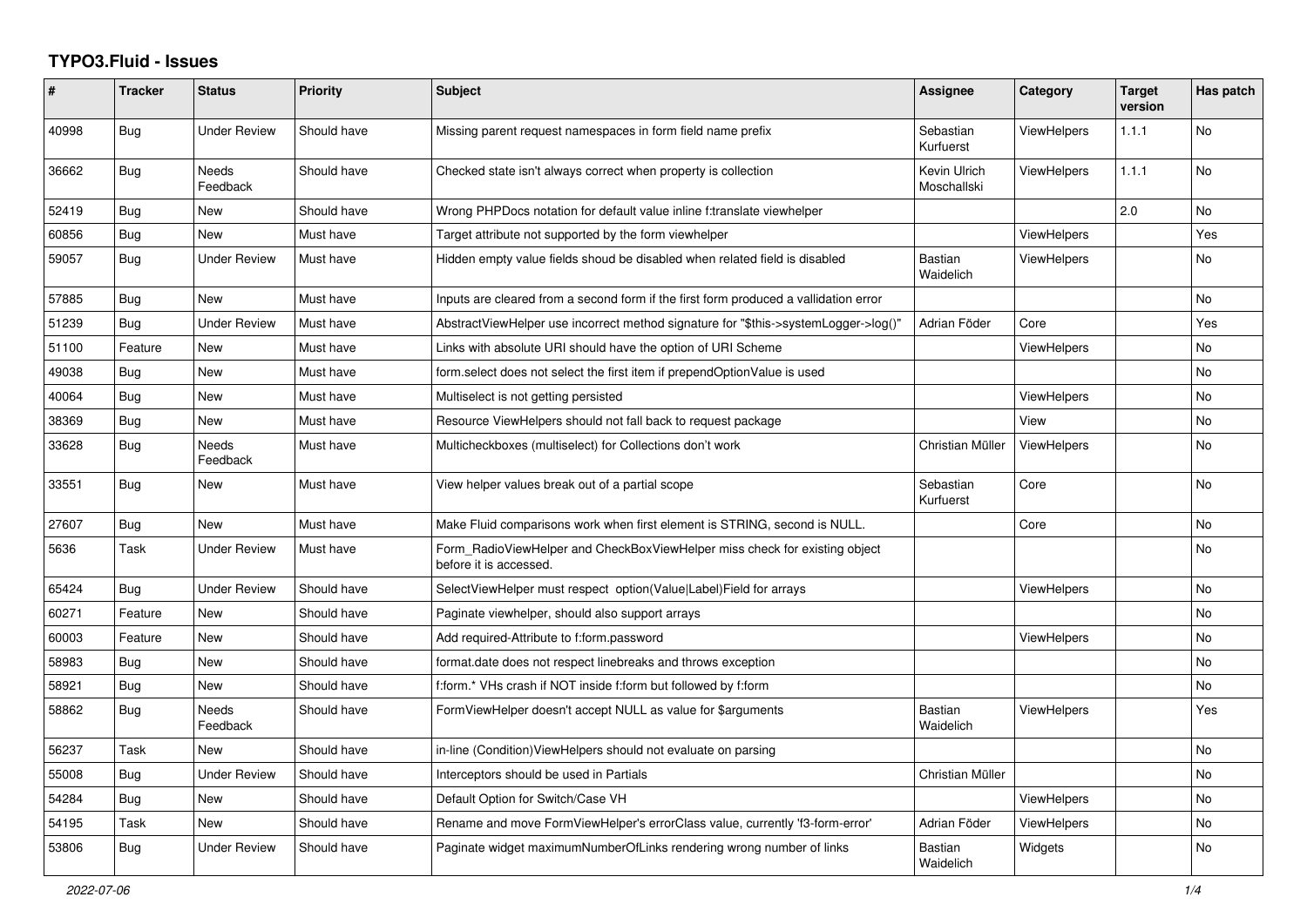| $\sharp$ | <b>Tracker</b> | <b>Status</b>       | <b>Priority</b> | Subject                                                                                       | <b>Assignee</b>       | Category    | <b>Target</b><br>version | Has patch |
|----------|----------------|---------------------|-----------------|-----------------------------------------------------------------------------------------------|-----------------------|-------------|--------------------------|-----------|
| 52640    | Feature        | <b>Under Review</b> | Should have     | Create an UnlessViewHelper as opposite to the IfViewHelper                                    | Marc Neuhaus          |             |                          | <b>No</b> |
| 52591    | Bug            | New                 | Should have     | The Pagination Widget broken for joined objects                                               |                       |             |                          | No        |
| 52536    | Bug            | <b>Under Review</b> | Should have     | Errorclass not set if no property-attribute set                                               |                       |             |                          |           |
| 51277    | Feature        | <b>New</b>          | Should have     | ViewHelper context should be aware of actual file occurrence                                  |                       |             |                          | <b>No</b> |
| 50888    | Bug            | <b>Under Review</b> | Should have     | WSOD by changing name of section and if Fluid caches are generated                            |                       |             |                          | No        |
| 49756    | Feature        | <b>Under Review</b> | Should have     | Select values by array key in checkbox viewhelper                                             |                       |             |                          | <b>No</b> |
| 49600    | Bug            | New                 | Should have     | f:form tag shown as a HTML on frontend                                                        |                       | ViewHelpers |                          | No        |
| 47669    | Task           | New                 | Should have     | FormViewHelper does not define the default request method                                     |                       |             |                          | No        |
| 47006    | Bug            | <b>Under Review</b> | Should have     | widget identifier are not unique                                                              |                       |             |                          | No        |
| 46545    | Feature        | New                 | Should have     | Better support for arrays in options of SelectViewHelper                                      |                       |             |                          | No        |
| 46257    | Feature        | <b>Under Review</b> | Should have     | Add escape sequence support for Fluid                                                         |                       | Core        |                          | No        |
| 46091    | Task           | Needs<br>Feedback   | Should have     | Show source file name and position on exceptions during parsing                               |                       |             |                          | No        |
| 45394    | Task           | New                 | Should have     | Forwardport Unit test for standalone view                                                     |                       | View        |                          | <b>No</b> |
| 45345    | Feature        | Needs<br>Feedback   | Should have     | Easy to use comments for fluid that won't show in output                                      |                       |             |                          |           |
| 45153    | Feature        | New                 | Should have     | f:be.menus.actionMenuItem - Detection of the current select option is insufficient            |                       |             |                          | No        |
| 43072    | Task           | New                 | Should have     | Remove TOKENS for adding templates fallback in Backporter                                     |                       | View        |                          | No        |
| 43071    | Task           | New                 | Should have     | Remove TOKENS for adding fallback teplates in B                                               |                       |             |                          | No        |
| 42743    | Task           | New                 | Should have     | Remove inline style for hidden form fields                                                    |                       |             |                          | No        |
| 42397    | Feature        | New                 | Should have     | Missing viewhelper for general links                                                          |                       |             |                          | No        |
| 40081    | Feature        | New                 | Should have     | Allow assigned variables as keys in arrays                                                    |                       |             |                          | No        |
| 39990    | Bug            | New                 | Should have     | Same form twice in one template: hidden fields for empty values are only rendered<br>once     |                       | Core        |                          | No        |
| 39936    | Feature        | New                 | Should have     | registerTagAttribute should handle default values                                             |                       | ViewHelpers |                          | <b>No</b> |
| 38130    | Feature        | New                 | Should have     | Checkboxes and multiple select fields should have an assignable default value                 |                       |             |                          | No        |
| 37619    | Bug            | New                 | Should have     | Fatal Error when using variable in name attribute of Section ViewHelper                       |                       | ViewHelpers |                          | <b>No</b> |
| 37095    | Feature        | New                 | Should have     | It should be possible to set a different template on a Fluid TemplateView inside an<br>action | Christopher<br>Hlubek |             |                          | No        |
| 36655    | <b>Bug</b>     | New                 | Should have     | Pagination Links                                                                              |                       | Widgets     |                          | No        |
| 36410    | Feature        | New                 | Should have     | Allow templates to send arguments back to layout                                              |                       | ViewHelpers |                          | No        |
| 34682    | Bug            | <b>Under Review</b> | Should have     | Radio Button missing checked on validation error                                              |                       | ViewHelpers |                          | No        |
| 33394    | Feature        | Needs<br>Feedback   | Should have     | Logical expression parser for BooleanNode                                                     | <b>Tobias Liebig</b>  | Core        |                          | No        |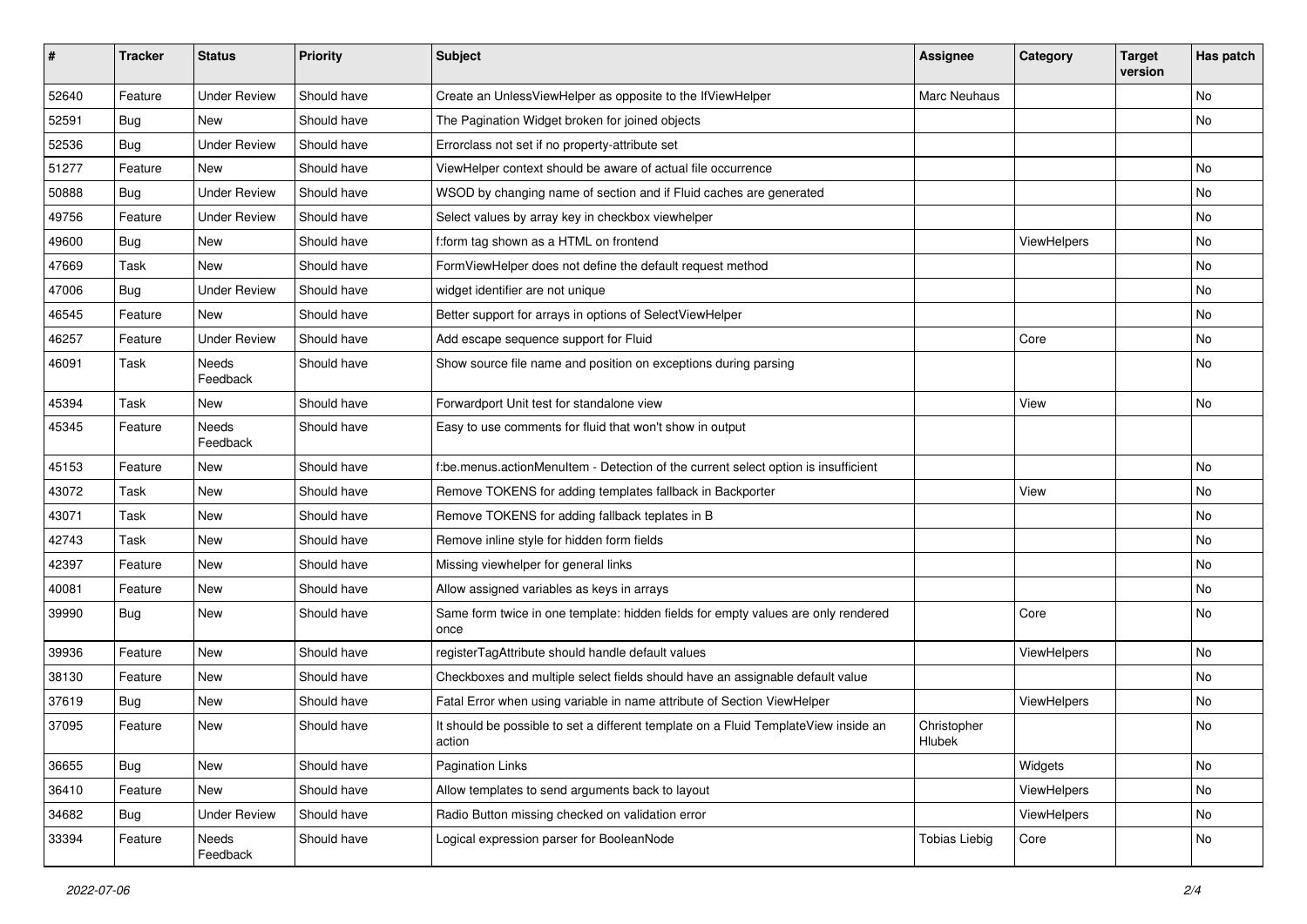| #     | <b>Tracker</b> | <b>Status</b>            | <b>Priority</b> | <b>Subject</b>                                                                                              | Assignee               | Category           | <b>Target</b><br>version | Has patch |
|-------|----------------|--------------------------|-----------------|-------------------------------------------------------------------------------------------------------------|------------------------|--------------------|--------------------------|-----------|
| 33215 | Feature        | <b>New</b>               | Should have     | RFC: Dynamic values in ObjectAccess paths                                                                   |                        |                    |                          | No        |
| 32035 | Task           | New                      | Should have     | Improve fluid error messages                                                                                |                        | Core               |                          | Yes       |
| 31955 | Feature        | New                      | Should have     | f:uri.widget                                                                                                |                        | Widgets            |                          | No.       |
| 30937 | Bug            | New                      | Should have     | CropViewHelper stringToTruncate can't be supplied so it can't be easily extended                            |                        | ViewHelpers        |                          | Yes       |
| 28554 | Bug            | New                      | Should have     | (v4) implement feature flag to disable caching                                                              |                        |                    |                          | No        |
| 28553 | Bug            | New                      | Should have     | improve XHProf test setup                                                                                   |                        |                    |                          | No        |
| 28552 | <b>Bug</b>     | New                      | Should have     | (v5) write ViewHelper test for compiled run; adjust functional test to do two passes<br>(uncached & cached) |                        |                    |                          | No        |
| 28551 | Bug            | Accepted                 | Should have     | (v4) backport VHTest                                                                                        | Sebastian<br>Kurfuerst |                    |                          | No        |
| 28550 | Bug            | <b>New</b>               | Should have     | (v4) make widgets cacheable, i.e. not implement childnodeaccess interface                                   |                        |                    |                          | No        |
| 28549 | Bug            | New                      | Should have     | make widgets cacheable, i.e. not implement childnodeaccess interface                                        |                        |                    |                          | No        |
| 13045 | <b>Bug</b>     | New                      | Should have     | Entity decode of strings are different between if-conditions and output of variable                         |                        |                    |                          |           |
| 12863 | <b>Bug</b>     | New                      | Should have     | Attributes of a viewhelper can't contain a '-'                                                              | Sebastian<br>Kurfuerst | Core               |                          | <b>No</b> |
| 10911 | Task           | New                      | Should have     | Tx_Fluid_ViewHelpers_Form_AbstractFormViewHelper->renderHiddenIdentityField<br>should be more reliable      |                        | <b>ViewHelpers</b> |                          | No        |
| 9950  | Task           | <b>New</b>               | Should have     | Binding to nested arrays impossible for form-elements                                                       |                        | ViewHelpers        |                          |           |
| 9514  | Feature        | <b>New</b>               | Should have     | Support explicit Array Arguments for ViewHelpers                                                            |                        |                    |                          |           |
| 8648  | Bug            | <b>New</b>               | Should have     | format.crop ViewHelper should support all features of the crop stdWrap function                             |                        | <b>ViewHelpers</b> |                          | No        |
| 8491  | Task           | <b>Needs</b><br>Feedback | Should have     | link.action and uri.action differ in absolute argument                                                      | Karsten<br>Dambekalns  | <b>ViewHelpers</b> |                          | <b>No</b> |
| 5933  | Feature        | Accepted                 | Should have     | Optional section rendering                                                                                  | Sebastian<br>Kurfuerst | <b>ViewHelpers</b> |                          | No        |
| 4704  | Feature        | New                      | Should have     | Improve parsing exception messages                                                                          |                        | Core               |                          |           |
| 3481  | <b>Bug</b>     | New                      | Should have     | Use ViewHelperVariableContainer in PostParseFacet                                                           |                        | Core               |                          | No        |
| 3291  | Feature        | Needs<br>Feedback        | Should have     | Cacheable viewhelpers                                                                                       |                        |                    |                          | No        |
| 60181 | Feature        | New                      | Could have      | Caching mechanism for Fluid Views/Templates                                                                 |                        | View               |                          | No        |
| 48355 | Feature        | New                      | Could have      | Assign output of viewhelper to template variable for further processing.                                    |                        |                    |                          |           |
| 36559 | Feature        | New                      | Could have      | New widget progress bar                                                                                     |                        |                    |                          | Yes       |
| 34309 | Task           | New                      | Could have      | Unknown ViewHelpers cause exception - should be handled more graceful                                       |                        | <b>ViewHelpers</b> |                          | No        |
| 30555 | Feature        | New                      | Could have      | Make TagBuilder more extensible                                                                             |                        | Core               |                          | No        |
| 10472 | Feature        | New                      | Could have      | Fluid Standalone distribution                                                                               |                        | Core               |                          | No        |